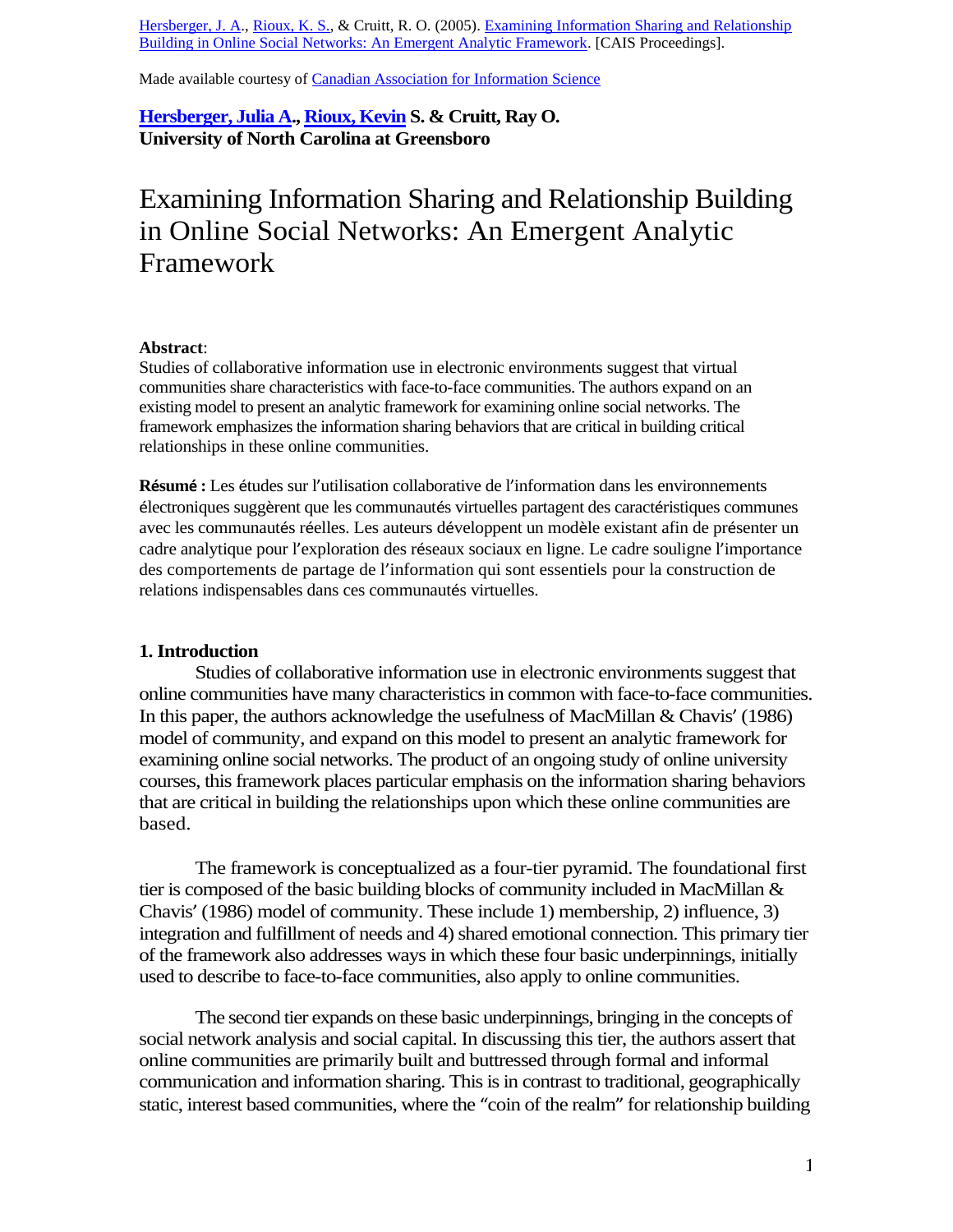often includes the ritual sharing or exchange of "things" such as baby gifts, birthday cards, and meals (Gusfield 1975).

The third tier of the analytic framework addresses how current theories and models of information needs, information seeking, and particularly the act of information exchange can be used to help explain ways in which online relationships are developed and evolve.

The fourth and final tier of the pyramid framework specifically examines information sharing behaviors. At this stage in its development, this tier is primarily based on Rioux's *information acquiring-and-sharing* concept (Rioux, in press). Information acquiring-and-sharing (IA&S) refers to a set of combined behaviors and processes in which an individual:

- Cognitively stores representations of other people's information needs,
- $\bullet$ recalls those needs when acquiring (in various contexts) information of a particular type or quality,
- $\bullet$ makes associations between the information that s/he has acquired and someone s/he knows who s/he perceives to need or want this information,
- $\bullet$ and then shares this information in some way.

As this holistic, four-tier analytical framework for examining information sharing and relationship building in online social networks is developed it will inform the practice of librarians and other information professionals tasked with creating, maintaining and improving corporate, distance learning, research, and other information systems. Future expansion or application of this framework may also focus on how information sharing behaviors influence the development characteristics of specific online communities such as teachers, expectant mothers, immigrants, hobbyists, scientists, etc.

### **2. Conceptual Framework**

Many scholars have proposed various approaches for analyzing different components, behaviors, attributes, etc. In this paper, the authors are presenting a more holistic design for studying virtual communities. Figure 1 graphically presents the general components of the conceptual framework and represents their relationships to each other.

The foundations of community do not vary from face-to-face to virtual versions. Gusfield (1975) identified two major distinction of the term "community. The first is the traditional version of the geographical or territorial perception of a community- i.e. an actual place with defined boundaries such as a town, city, neighborhood, etc. The second version carries more of a relational distinction. These are communities that form based on the building of human relationships. Such communities are mainly formed around a common purpose, a common goal or some other cohesive bonding effort.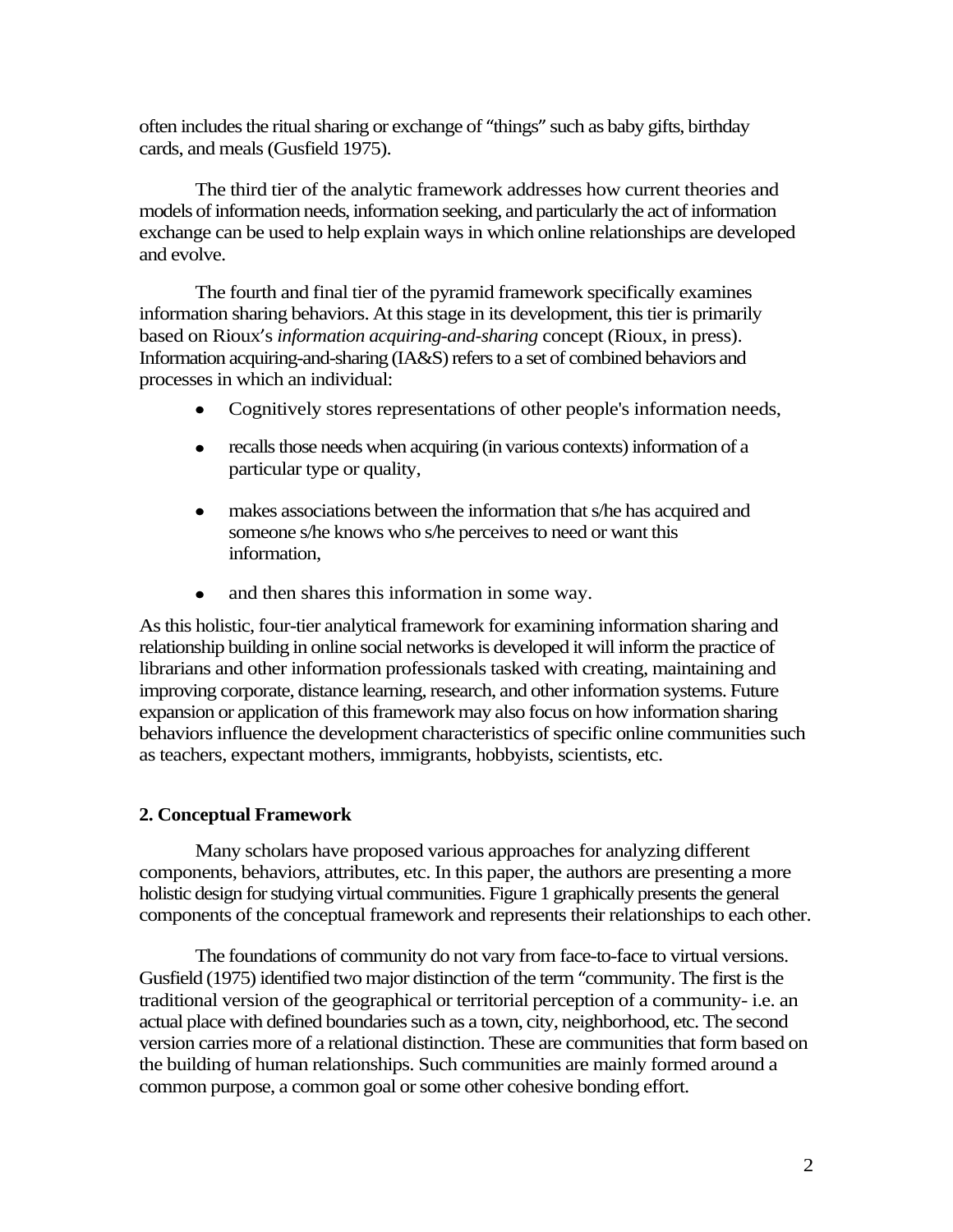Common interests lead to relationship building in both face-to-face and virtual communities. As in territorial communities, these relationships are dynamic and ever changing. Certain community members will develop stronger ties to certain members than to others.

Relationships are developed through social interactions. Such interactions include some form of exchange whether this takes the form of time spent together, exchanging actual goods (such as the proverbial cup of sugar borrowed), exchanging information, etc.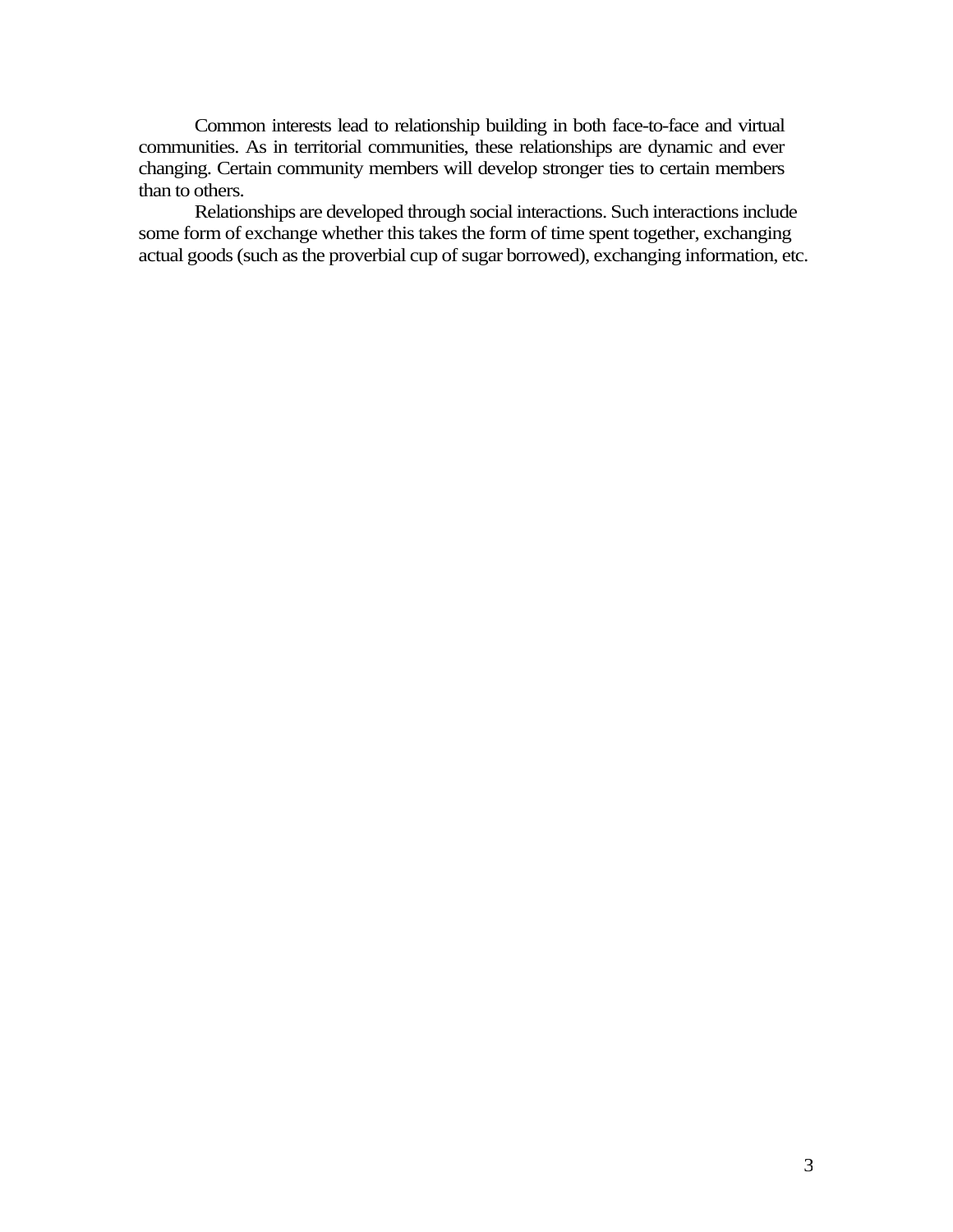

Figure 1. Conceptual framework for analyzing virtual communities.

Communication is a critical component in developing relationships within both face-to-face and virtual communities. One difference between face-to-face and virtual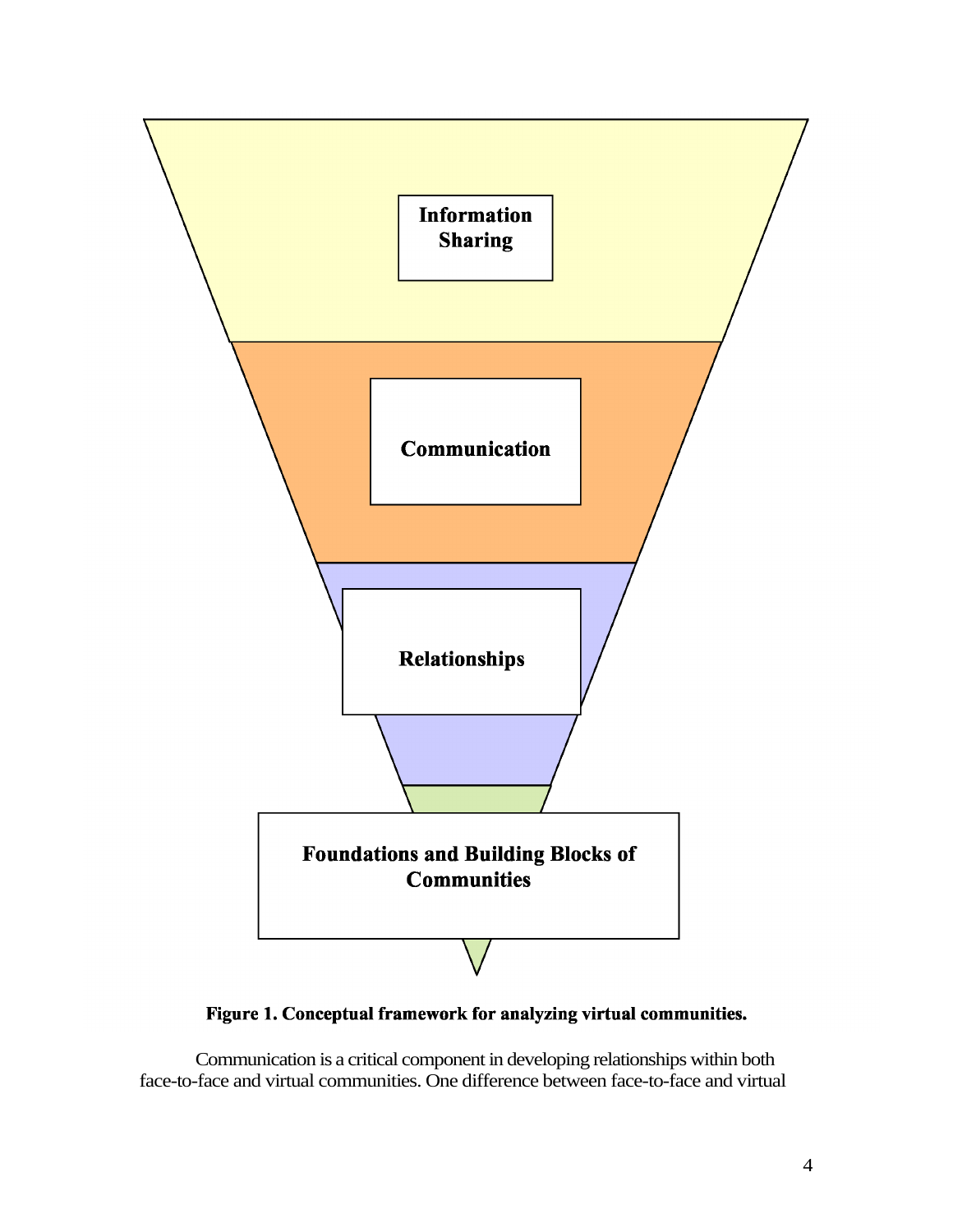communities is that in person, one might be able to "read" body language and other visual, environmental cues that might be absent in the virtual environment.

The top tier of both the conceptual framework and the analytic framework is designated as the domain where information sharing and exchange is most critically analyzed. At this level, the motivations and catalysts that prompt information sharing and exchange are examined.

## **3. Analytic Framework**

Based on the previously delineated concepts, the authors have developed a more specific analytic framework with more specific components. Figure 2 represents, from the most general to the most specific, the elements that compose both face-to-face and virtual communities.

## Foundational Building Blocks

McMillan and Chavis (1986, 9-14) identified four different elements for their theory of a sense of community. These four elements are what we are proposing that form the basic building blocks of all communities.

*Membership* connotes the investment that an individual devotes to a particular community. Membership also connotes a "right" of belonging. Boundaries are a natural artifact of communities; some people belong, others do not. In addition to the "belonging" factor, membership in communities can be conceptualized as a continuum of privileged insider to privileged outsider, meaning, that all might be considered members but there is a range of participation and other attributes that will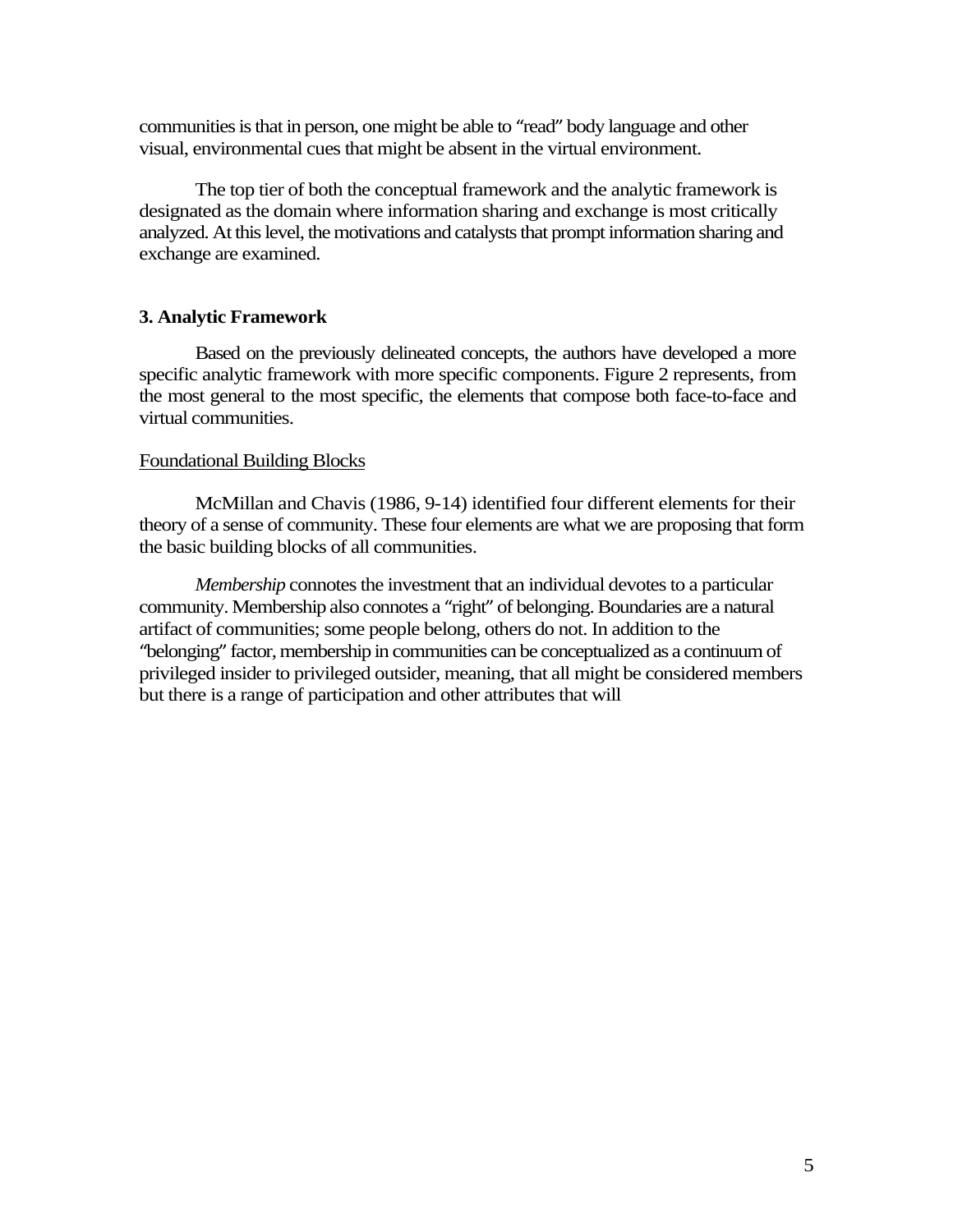

Figure 2. Analytic framework for studying virtual communities.

determine member satisfaction as a participant in a particular community. Isolation and rejection can be the negative outcome of boundary setting. Other attributes of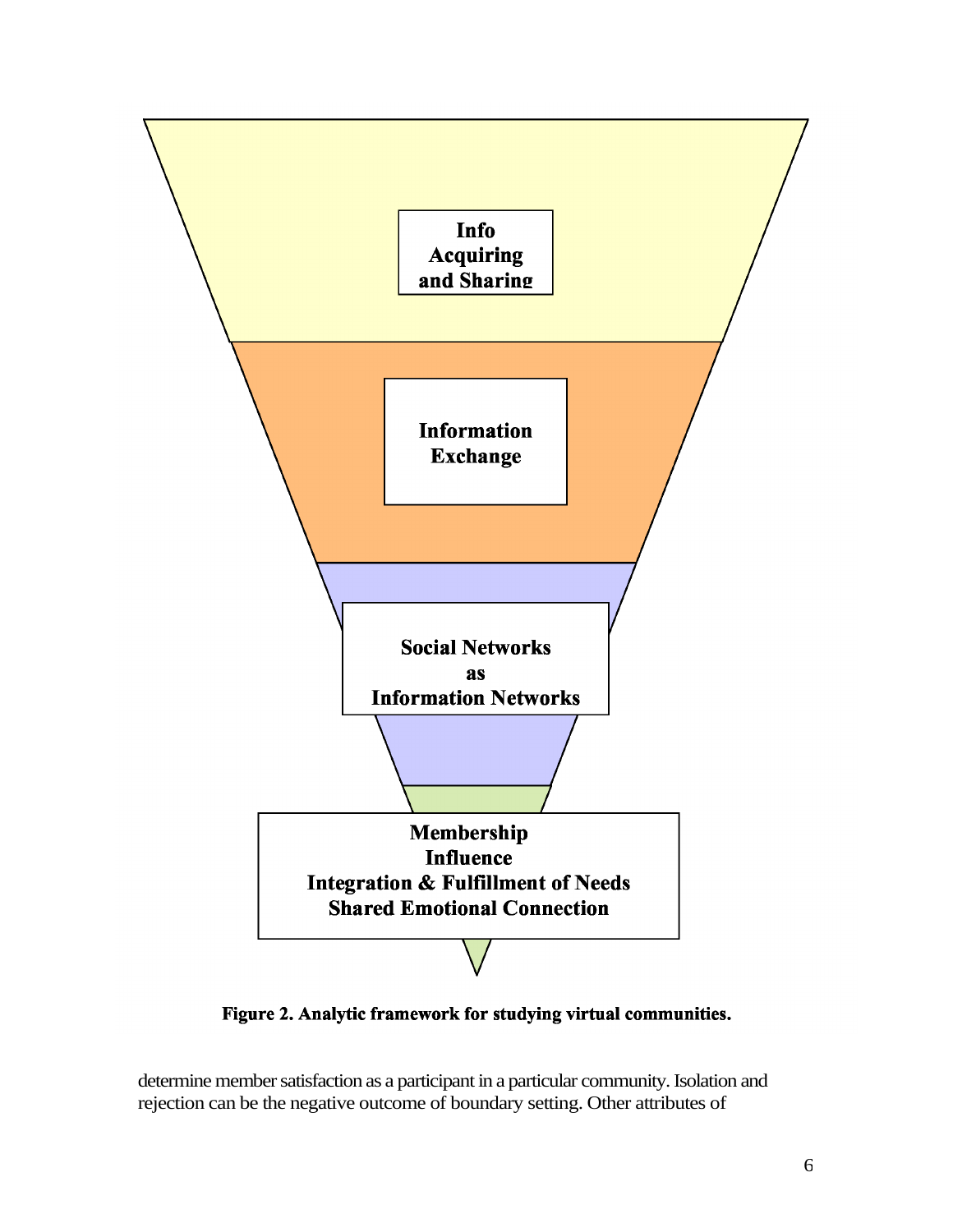membership are determined by the level of:

- Safety- includes a sense of both emotional and physical security.
- Sense of belonging and identification-related to acceptance and the degree to which one identifies with a group.
- Personal investment- can denote the sense of "earning one's place" in a community. Operationalized as the level of participation one exerts.

Common symbol system-includes community myths, symbols, rituals, rites and The four above mentioned attributes, along with that of boundaries all contribute to a sense of who is considered a member of a community and to what extent one participates. In virtual communities, there is some form of "joining" action which allows one to become part of that community based on boundaries established when that community is formed. Safety might take the form of the establishment of rules against flaming, securing personal information, etc. A sense of belonging and identification might be analyzed by the amount of personal investment one chooses to input. Common symbols systems in virtual communities evolve as that community develops. Membership is a critical component of virtual communities and the level that one perceives oneself as a fully formed member often contributes to the success or failure of such communities.

*Influence* is the second building block of communities. Influence in communities takes a bidirectional path. Individuals influence the community and concomitantly the community as a whole influences its individuals. Members feel more satisfied in a community in which they hold some level of influence. Influence can lead to a level of cohesiveness that can indicate the strength of bonds. There can be pressure towards conformity and uniformity from members but conformity can also be a measure for closeness and cohesion. In tightly knit, cohesive communities, the bidirectional influence of members and individuals is a positive rather than a negative element. In virtual communities, influence may take the form of being an opinion leader, frequent contributor, or some other form of power with the potential to influence others in the group.

*Integration and fulfillment of needs*translates, according to McMillan and Chavis (1986, 12) as reinforcement. Status of members is one outcome of integrating one's needs with those of others in the community. Shared values are directing concepts when analyzing the motivation of individuals in groups. The desire to fulfill some perceived need or needs is the primary catalyst not only for the decision one makes to actually join a community but is also a strong factor in determining the degree to which one invests and participates in a community or in the decision to forfeit membership in a community. Virtual communities, like some face-to-face communities, may be more dynamic and organic than geographically based communities. People move between different virtual groups and enter and exit communities in a more transient manner than they might "real" groups.

*Shared emotional connections* are base on the perception of a common purpose or goals and possibly based on shared histories. Seven features (McMillan and Chavis 1986,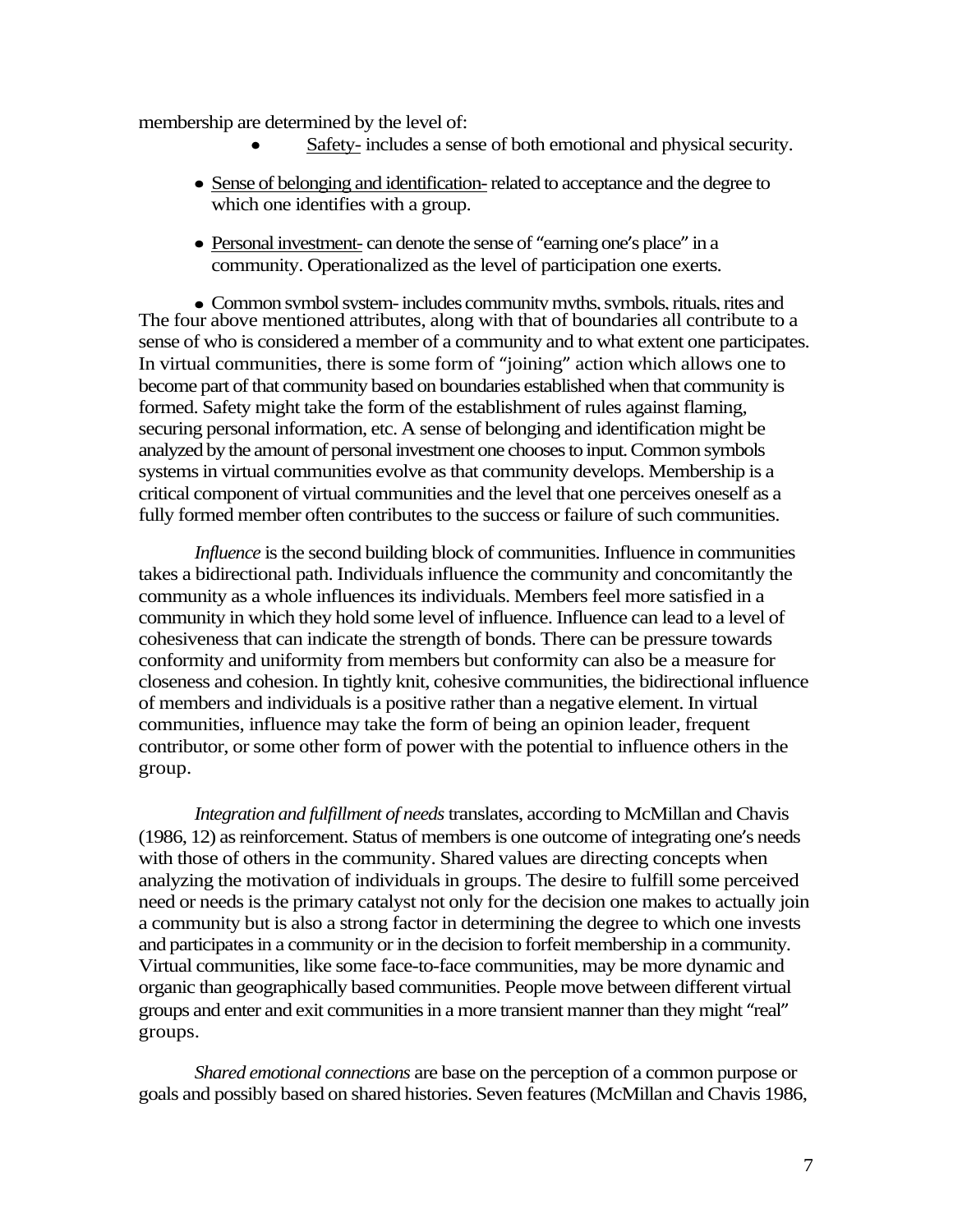13-14) are important facets of such shared connections:

- Contact hypothesis- the more members interact the more likely they are to become close.
- Quality of interactions-the more positive the experiences, the greater the bond. Success facilitates cohesion.
- Closure to events- group cohesion is inhibited by ambiguity and unresolved tasks.
- Shared valent event hypothesis-the more the importance perceived of a shared event, the greater the community bond.
- Investment-investment determines the importance to which a member perceives individual status and the community's history.
- Effect of honor and humiliation on community members-the degree to which one perceives personal honor or humiliation from other community members determines the degree of attractiveness of the community.
- Spiritual bond-termed also as "community of spirit", all communities share some sense of a spiritual bond.

Analyzing what is the causal factor leading to this sense of connection is critical to developing and maintaining strong communities. Virtual communities that are established based on a perceived strong common purpose will likely exhibit a stronger identification with shared values. For example, an online community of breast cancer survivors may have a shared common experience that could manifest itself in a stronger share emotional connection. Other online groups might still share some degree of emotional connection that could evolve over time. And still others might never achieve a high degree of shared emotional connection but still function fairly well.

The four elements that form the basic building blocks of community, membership, influence, integration and fulfillment of needs, and shared emotional connection are all dynamically connected. A strong community is built on each of these elements and the better these fit together and the strength with which they are self-reinforced will determine the strength of both face-to-face and virtual communities.

# Social Networks as Information Networks

Relationships between community members can be well analyzed using social network analysis methods. Social network analysis (SNA) methods enable researchers to understand relational date (Scott 2000, 3-4) such as contacts, ties, connections and group attachments. Network analysis examines the linkages between community members. Ideational data examines the meanings and motives of actions among group members. Social network analysis focuses on the social structure of groups. Cliques, density, and centrality are some of the measure that SNA can identify and describe various community attributes. For an excellent paper on "Studying Online Social Networks" see the article by Garton, Haythornthwaite and Wellman (1997) which provides an overview of social network concepts, data collection and data analysis applied to online groups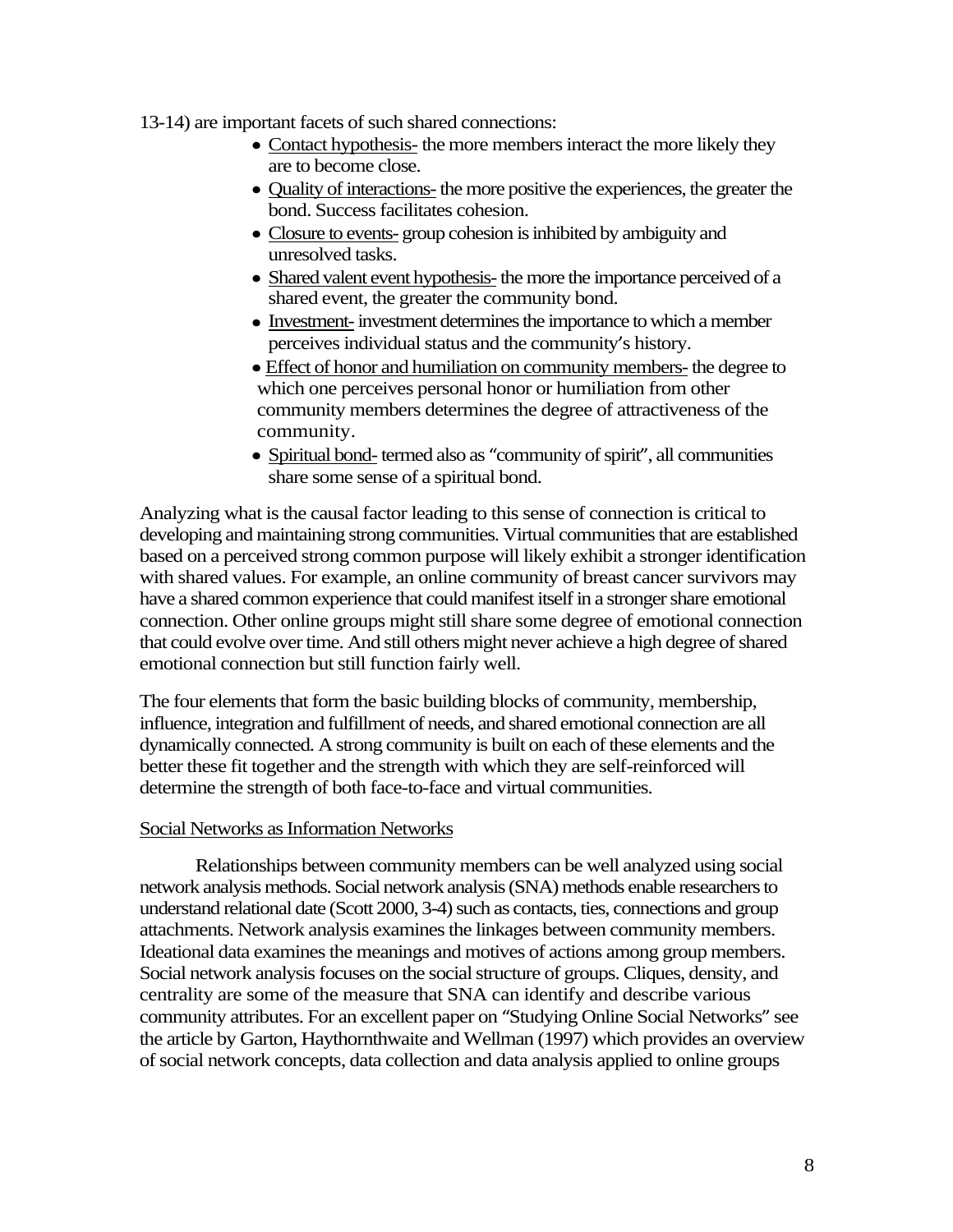Social capital is also another social theory which explains social network structures and relationship building actions. Lin (2001, 3) defines capital as an "investment of resources with expected returns in the marketplace." Thus, social capital is an investment in social relationships with an anticipated return of relational dividends from such actions. Resources embedded in social networks and subsequently accessed and used by individuals in a network is the operationalized definition of social capital (Lin 2001, 24-25). One of the major resources one may access in their social network is information.

However, for understanding social networks as information networks, we will focus here on the concept of "tie strength" (Granovetter 1973, 1982 and Marsden and Campbell 1984). Granovetter's works examined information diffusion in social networks via informal social contacts, and in particular, in a job seeking setting. Strong ties are those to whom an individual has the closest relationships (i.e. family members and friends). Close ties are overlapping so that new information is most likely shared often and easily. In the Granovetter studies, the better information concerning jobs came from outside of one's close tie network. In particular, short, weak contact chains provided the best information. Marsden and Campbell (1984) posit methods for measuring "closeness" which they operationalized as emotional intensity as the best indicator of tie strength. Duration and frequency of contact were determined to be problematic as measures as subjects tended to overestimate the strength of ties in their networks for these two factors. The authors conclude that direct measures of tie strength, particularly that of closeness, be preferred when measuring tie strength in social networks. This study in particular holds promise for analyzing relationship building in virtual communities in developing a social network map for either egocentric or whole network graphic.

#### Information Exchange

The third tier of the analytic framework is the segment where communication within communities is addressed would broadly include current models and theories of information needs, information seeking, and information use in allowing researchers to study face-to-face and virtual communities. Information becomes a far more important commodity in virtual communities than perhaps is so in face-to-face communities. Communication is primarily composed of text information so other communicative cues, such as non-verbal language cues, are not available to aid in interpreting speech. Communication behaviors then are key to building strong and robust communities and information plays a crucial role in this process. While physical proximity is important in developing strong networks in face-to-face communities, it is not a factor in virtual communities. Psychological conditions play key developmental roles. Crickman (1976,

- 1. People need a reason for being present at a site in order to interact comfortably.
- 2. People need to feel that entry and exit are unrestricted.
- 3. People converse more readily when they have more time on their hands.
- 4. People communicate more readily if they perceive that the strangers around them are neighbors.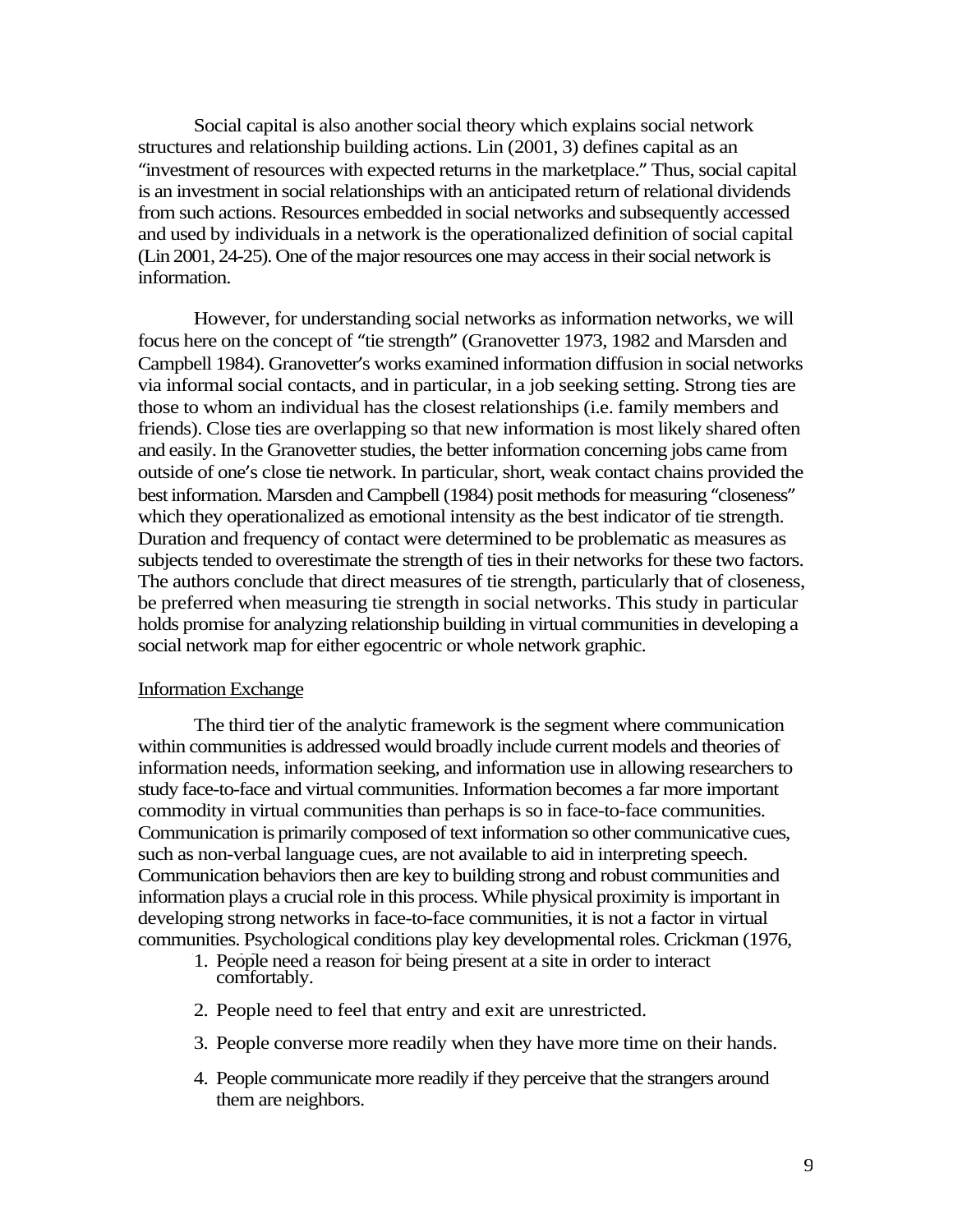In virtual communities, the issue of entries and exits is most likely achieved more easily than that of real life interactions. If, in point 4 we change the observation to "People communicate more readily if they perceive that the strangers around them hold a common interest" then this might apply more readily to virtual communities. Whether one conceptualizes others on the Internet as strangers, friends, acquaintances, etc. is often an individual perception.

An excellent article by Burnett (2000) not only delineates a communication typology for examining information exchange in virtual communities. This article also includes a good interdisciplinary literature review of computer mediated communication (CMC). The typology is quite detailed and lack of space limits a complete review of this work but the fundamental level includes non-interactive and interactive behaviors and then builds up through several levels to the information specific layer where announcements, queries for information and directed group projects are the catalysts for transforming some virtual communities from simple social gatherings to dynamic information rich environments.

The communication component of analyzing both face-to-face and virtual communities also includes important information need and information seeking aspects. Understanding communication patterns and purposes is an important factor in investigating human-information interactions.

#### Information Sharing

The top tier of the analytic pyramid is the most specifically focused. At this stage of the holistic model approach, the specific behaviors of information acquiring and sharing (IA&S) (Rioux 2004) truly are the main method in which relationships are born, grow and evolve in virtual communities. Rioux's work examines the behaviors and processes of the action of acquiring information and the subsequent act of sharing with others. His work includes analyzing the catalysts and motivators that lead to information acquisition and sharing. People acquire and share information based on a mix of cognitive, affective, motivational and procedural needs. Four themes emerged from the

Theme 1: Respondents perceive a relatively low awareness of the cognitive states they experience during the process of sharing acquired information (Rioux 2004, 132).

Theme 2: A quick cognitive evaluation state is evidenced (Rioux 2004,133). Theme 3: Respondents experience a varied mix of positive affective states during the process of sharing acquired information (Rioux 2004, 135).

Theme 4: Respondents do occasionally experience negative affective states during the process of sharing acquired information (Rioux 2004, 139).

Informants in Rioux's study reported that they felt that their information sharing seemed rather "impulsive" and that they were motivated mainly by a sense of "fit" between the information acquired and the targeted recipient. Positive effects reported included the perception of the information sharing act as a "gift", making someone aware of social causes, good feelings about the person they were sharing with and the act of sharing, and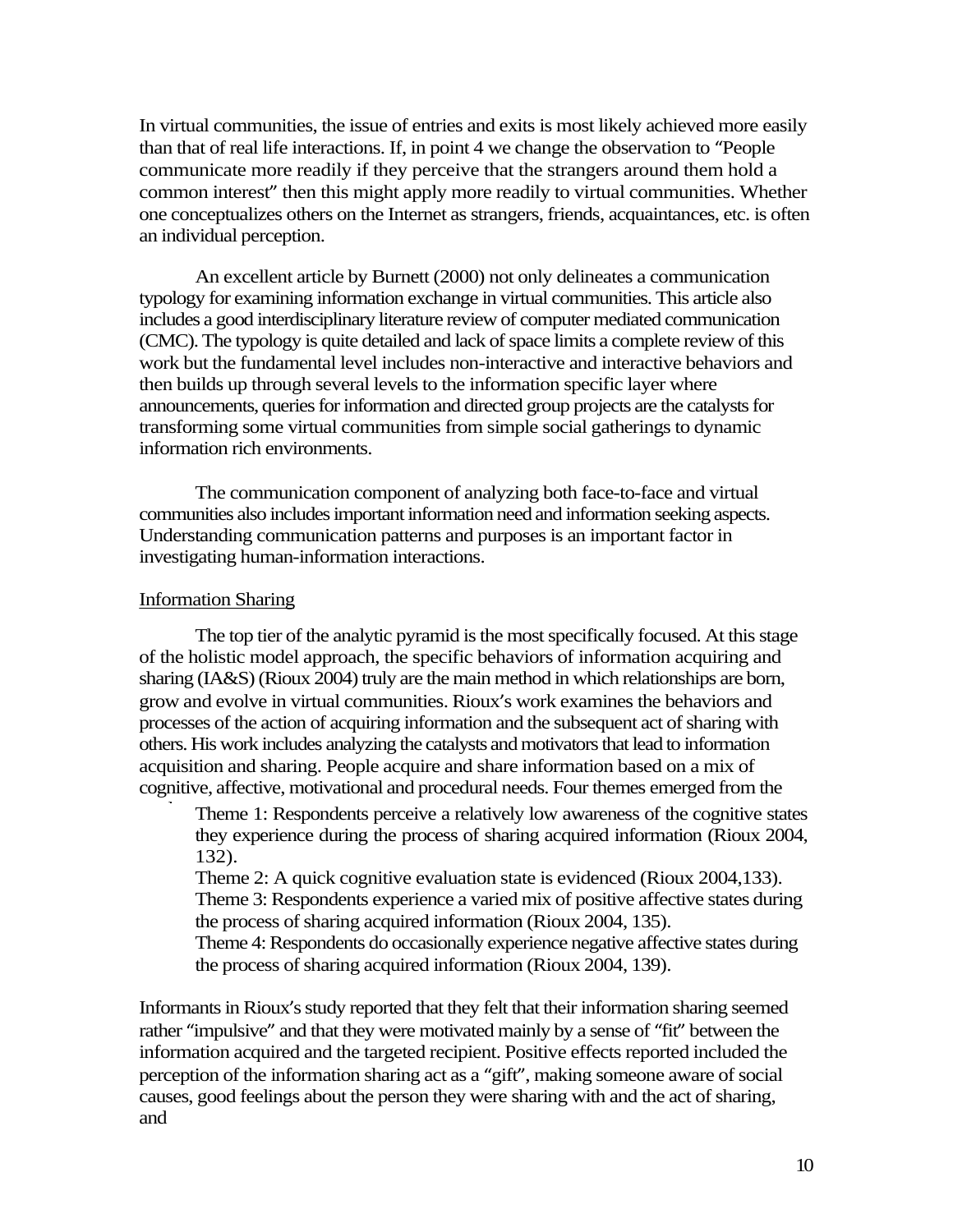an overall feeling of satisfaction. Sharing information made informants feel "successful", "smart", "excited" and some felt the exercise was "fun" (Rioux 2004, 134-35). Finally, informants also reported occasional negative emotions while sharing information. One informant wondered if such behaviors evidenced a lack of self-esteem while others worried that they might be perceived as "boastful" and as a result experienced feelings of guilt and self-doubt (Rioux 2004, 139). Future studies need to examine the concomitant perceptions of information recipients in order to fully understand this top tier phenomenon.

## **4. Conclusion**

In this brief overview of a proposed holistic analytic framework for analyzing information sharing and exchange in virtual communities both a broad conceptual framework and a more detailed analytic framework have been presented for consideration. Strong communities, both face-to-face and virtual are built on a robust foundation with strong building blocks. With a robust foundation in place, strong relationships may be built through the development and evolution of social networks. Individuals will be develop strong ties with some participants, weaker ties with others and these connections will evolve as well. Communication, affected through information exchange, is a critical component in building strong communities. And finally, information acquisition and sharing is basically the "coin of the realm" that is traded in the exchange process. Healthy and vigorous exchanges are seen in strong communities.

The analytic framework presented in this paper is a current work in progress and the authors anticipate continued development as other factors are identified. More inquiry into the act of receiving information is needed. Continued assessment of new theories in human-information interactions will also augment the evolution of what will be a dynamic and fluid model for analyzing virtual communities.